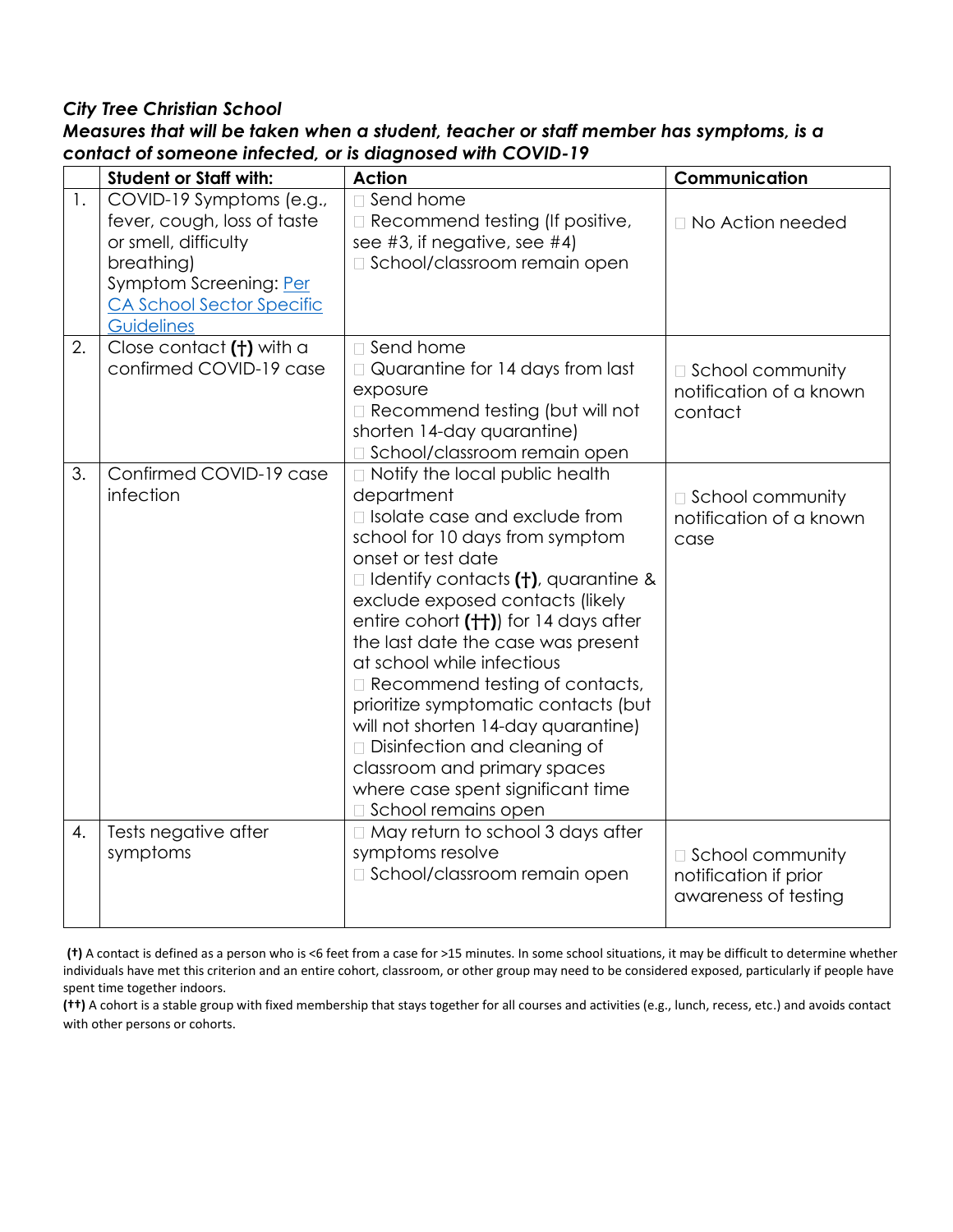## **Guidance on School Closure from the California Department of Public Health**

# **What are the criteria for closing a school?**

Individual school closure is recommended based on the number of cases, the percentage of the teacher/students/staff that are positive for COVID-19, and following consultation with the Local Health Officer.

Individual school closure may be appropriate when there are multiple cases in multiple cohorts at a school or when at least 5 percent of the total number of teachers/student/staff are cases within a 14-day period, depending on the size and physical layout of the school.

The Local Health Officer may also determine school closure is warranted for other reasons, including results from public health investigation or other local epidemiological data.

# **If a school is closed for in-person learning, when may it reopen?**

Schools may typically reopen after 14 days and the following have occurred:

- Cleaning and disinfection
- Public health investigation
- Consultation with the local public health department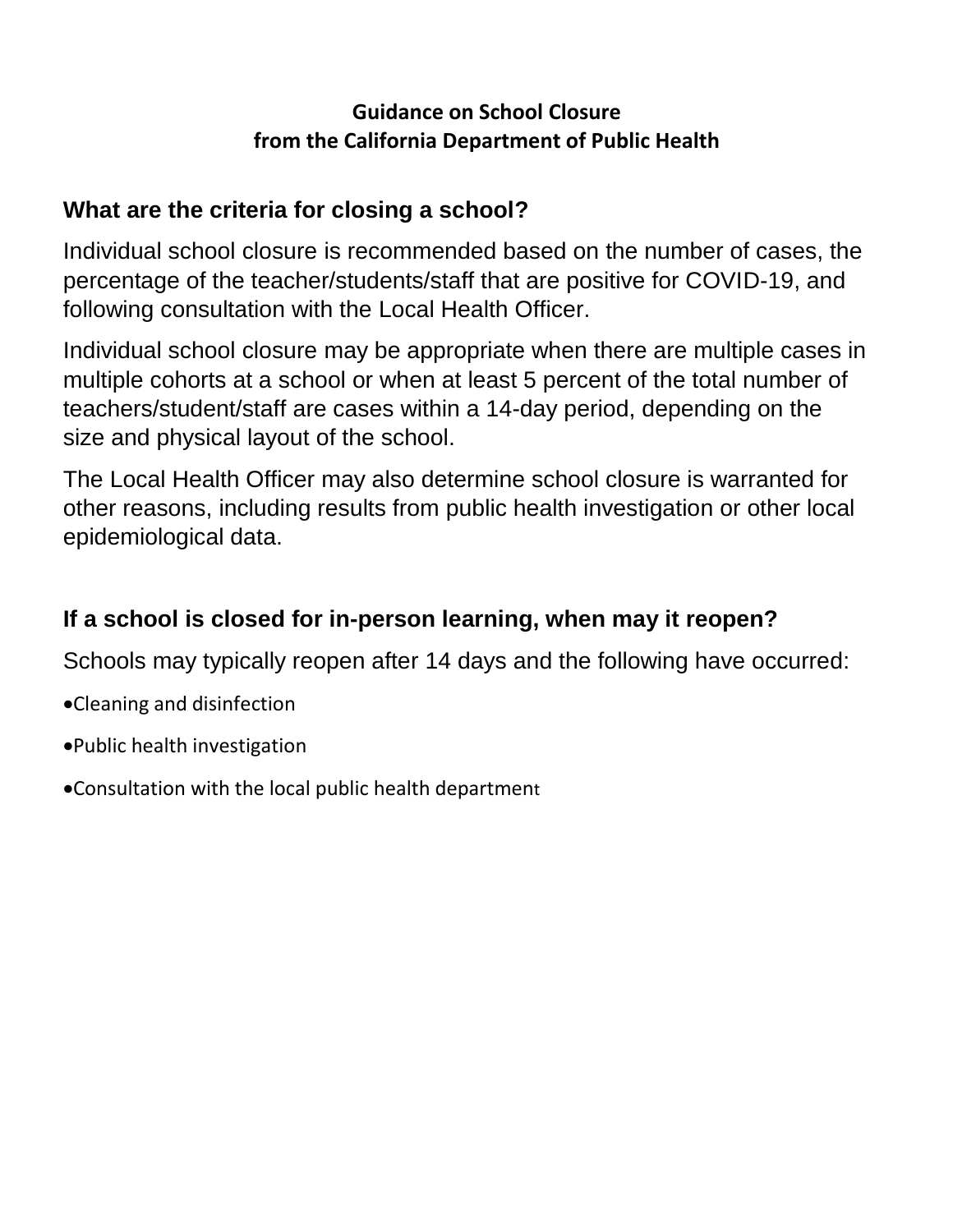#### City Tree Procedure if Student or Staff Member is Exposed to Coronavirus

- 1. Notification of School
	- a. Parents should notify the school if their child has had close contact with someone diagnosed with COVID-19.
	- b. Staff members should notify the school if they have had close contact with someone diagnosed with COVID-19.
- 2. Preschool Director/Principal will contact parent or staff member to gather information, including the date of their last contact with diagnosed COVID-19 contact as well as any symptoms they may be experiencing. Preschool Director/Principal will notify parent or staff member of our policy that is in place to protect the health of City Tree students and staff members:

Exclude from City Tree Christian School students or staff members who have been in close contact with someone diagnosed with COVID-19 from the school for 14 days from the day of their last exposure.

- 3. Preschool Director/Principal notifies teachers of class so they are aware of the situation.
- *4.* Preschool Director/Principal ensures all areas (classroom, restrooms, playground, hallways) that exposed student/staff member was in has been thoroughly disinfected. Preschool Director/Principal directs custodians to do additional cleaning protocols. Children and staff, if present on site when school is informed, are relocated to unused classroom or already disinfected play space as needed. Note- *Preschool Director/Principal can consider sending home this class or entire school until 8:00am the next day if necessary to ensure health and safety of children and staff.*
- 5. According to child care licensing we are not required to notify the County of San Diego HHS and Public Services, but Preschool Director/Principal will contact them in this circumstance as an added precaution. County of San Diego HHS and Public Services (619) 542-4181 [Wilma.wooten@sdcounty.gov](mailto:Wilma.wooten@sdcounty.gov)
- 6. Notify parents of classmates with email. At no time should student or staff member's name be shared.
- 7. Notify parents of students who did NOT have contact with the now quarantined student or staff member with email.
- 8. If staff member is affected, notify Gail Barrett/Personnel for direction regarding sick benefits.
- 9. Preschool Director/Principal stays in contact with affected family/staff member to monitor situation. Preschool Director/Principal makes written documentation of all email/phone interaction with parent or staff member. If student or staff members is diagnosed with COVID-19 move to that protocol.
- 10. If child or staff member remains symptom-free, after 14 days, they may return to school.